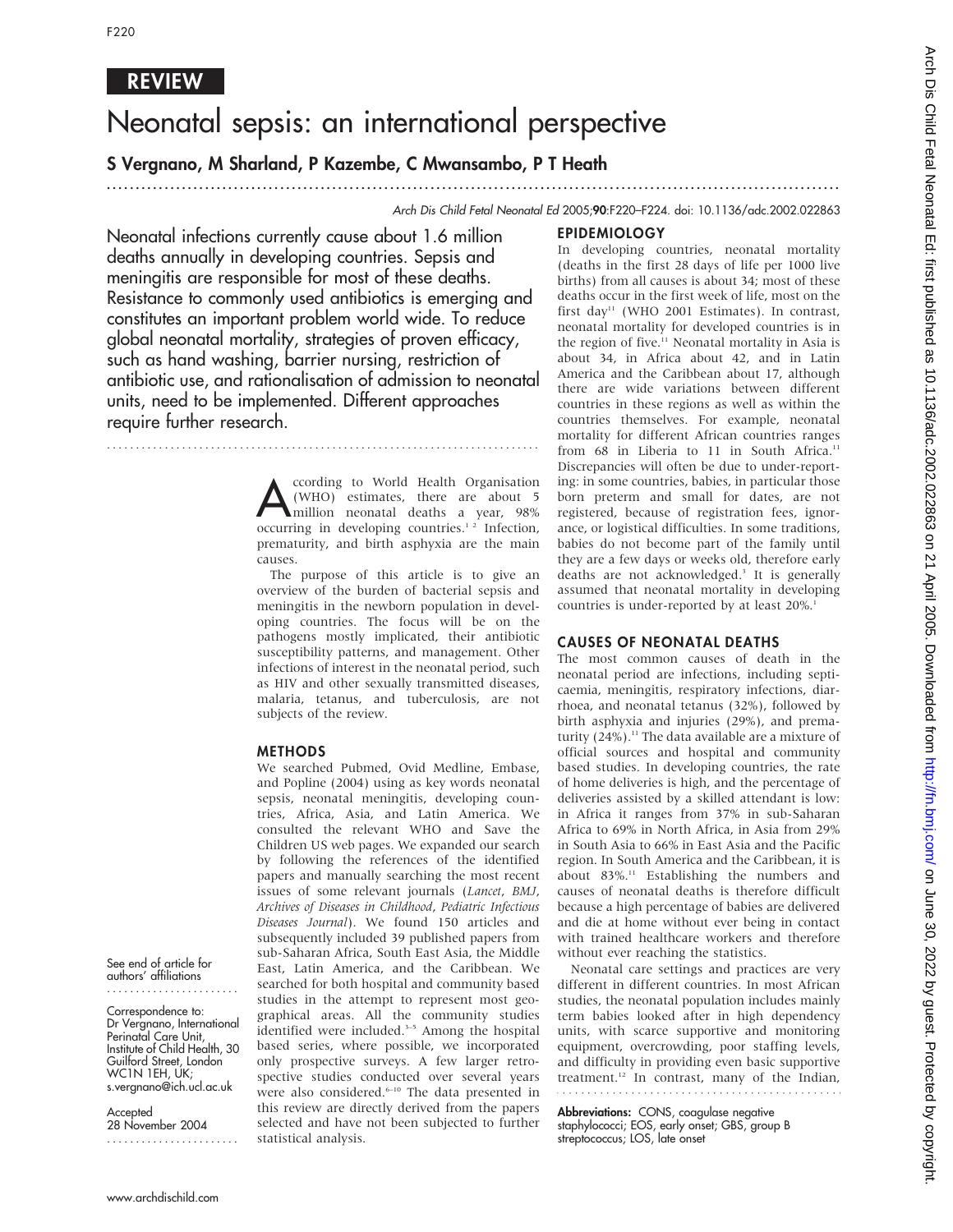|                                                                      | <b>IMCI</b> criteria for severe<br>bacterial infection* | WHO young infant study groupt          |  |  |
|----------------------------------------------------------------------|---------------------------------------------------------|----------------------------------------|--|--|
| Convulsions                                                          | X                                                       | X                                      |  |  |
| Respiratory rate >60 breaths/min                                     | X                                                       | X (divided by age group)               |  |  |
| Severe chest indrawing                                               | X                                                       | X                                      |  |  |
| Nasal flaring                                                        | X                                                       |                                        |  |  |
| Grunting                                                             | X                                                       |                                        |  |  |
| <b>Bulging fontanelle</b>                                            | X                                                       |                                        |  |  |
| Pus draining from the ear                                            | X                                                       |                                        |  |  |
| Redness around umbilicus extending to the skin                       | X                                                       |                                        |  |  |
| Temperature > 37.7°C (or feels hot) or $<$ 35.5°C<br>(or feels cold) | X                                                       | X                                      |  |  |
| Lethargic or unconscious                                             | X                                                       | X (not aroused by minimal<br>stimulus) |  |  |
| Reduced movements                                                    | X                                                       | X (change in activity)                 |  |  |
| Not able to feed                                                     | X                                                       | X (not able to sustain suck)           |  |  |
| Not attaching to the breast                                          | X                                                       |                                        |  |  |
| No suckling at all                                                   | X                                                       |                                        |  |  |
| Crepitations                                                         |                                                         | X                                      |  |  |
| Cyanosis                                                             |                                                         | $\sf X$                                |  |  |
| Reduced digital capillary refill time                                |                                                         |                                        |  |  |

South East Asian, Middle Eastern, and Latin American studies are carried out in level 3 nurseries, have a population of mainly premature and low birthweight babies, and may have facilities similar to those of neonatal units in developed countries.7 13 These geographical differences are likely to be reflected in different patterns of neonatal sepsis.

#### DEFINITION OF SEPSIS

Neonatal sepsis may be defined both clinically $14-16$  (table 1) and/or microbiologically, by positive blood and/or cerebrospinal fluid cultures. In this review, only microbiologically proven cases are included.

Neonatal sepsis may be classified according to the time of onset of the disease: early onset (EOS) and late onset (LOS). The distinction has clinical relevance, as EOS disease is mainly due to bacteria acquired before and during delivery, and LOS disease to bacteria acquired after delivery (nosocomial or community sources). In the literature, however, there is little consensus as to what age limits apply, with EOS ranging from 48 hours to 6 days after delivery. This makes it difficult to compare studies where cases are grouped into EOS and LOS without further details. Those studies using longer definitions will incorporate a larger proportion of cases where the organism is acquired horizontally, from nosocomial or community sources, rather than as a result of vertical transmission. Different practices of care can therefore impact on these rates—for example, hospitals with early discharge policies may expose infants to community infections, and

| Country                                                                        | Type of study                                                   | <b>Duration of</b><br>study (months)                         | <b>Total No of positive</b><br>blood cultures | <b>Early onset</b>  |                       | Late onset        |                       |                                                      |
|--------------------------------------------------------------------------------|-----------------------------------------------------------------|--------------------------------------------------------------|-----------------------------------------------|---------------------|-----------------------|-------------------|-----------------------|------------------------------------------------------|
|                                                                                |                                                                 |                                                              |                                               | EOS %               | <b>Mortality</b><br>% | LOS %             | <b>Mortality</b><br>% | Most common isolates                                 |
| Malaysia <sup>13</sup>                                                         | Prospective<br>surveillance                                     | 9(1991)                                                      | 136                                           | 26 (35/136)         | 12                    | 74(20/69)         | 18                    | Acinetobacter, Klebsiella                            |
| Kenya <sup>12</sup>                                                            | Prospective and<br>retrospective<br>survey                      | $6(1997-8)$                                                  | 121                                           | 30(21/69)<br>(72 h) | $\overline{4}$        | 30 ( $>72$ h)     | 10                    | Klebsiella, Citrobacter                              |
| Nigeria <sup>39</sup>                                                          | Prospective<br>surveillance                                     | 11 (1994-5)                                                  | 62                                            | 47                  | 8                     | 53                | 5                     | Staph aureus, Pseudomonas                            |
| India $25$                                                                     | Prospective<br>Surveillance                                     | 6 (1997)                                                     | 96                                            | 50                  | 9                     | 50                | $\overline{4}$        | Staph aureus, Klebsiella                             |
| Panama <sup>9</sup>                                                            | Surveillance,<br>retrospective                                  | 216 (1975-92)                                                | 577                                           | $47$ ( $<$ 5 days)  | 44                    | 53 ( $>5$ days)   | 22                    | Klebsiella, Staph aureus                             |
| India $17$                                                                     | Surveillance                                                    | 15 (1996-7)                                                  | 157                                           | 86 (6 days)         | 49                    | $14$ ( $>6$ days) | 68                    | Klebsiella, Pseudomonas                              |
| Saudi<br>Arabia <sup>40</sup>                                                  | Case control<br>study                                           | 60 (1983-8)                                                  | 61                                            | 39                  | 21                    | 61                | 24                    | Staphylococci, Klebsiella,<br>Enterobacter, Serratia |
| India <sup>36</sup>                                                            | Prospective<br>surveillance                                     | 24 (1995-6)                                                  | 131                                           | 23                  | $\overline{4}$        | 77                | 10                    | Klebsiella, Enterobacter<br>fecalis                  |
| The Gambia,<br>Papua New<br>Guinea,<br>Philippines,<br>Ethiopia <sup>*41</sup> | Multicentre study<br>(4 prospective<br>surveillance<br>studies) | Each study<br>conducted over<br>24 months<br>$(1990 - 1993)$ | 167 (84 in the<br>neonatal period)            | 30% (7 days)        | n/a                   | 70%               | n/a                   | Staph aureus, Streptococcus<br>pyogenes, E coli      |

Percentage of cases by age of onset and most common isolates. If not otherwise stated, early onset (EOS) is defined as first 48 hours, and late onset (LOS) as more than 48 hours.

\*The data in the table refer to the blood culture results of the newborn (0–1 months old) of the four studies. In The Gambia the most common pathogen was Staph aureus, in Papua New Guinea S pyogenes, in the Philippines Salmonella, and in Ethiopia S pyogenes and E coli.

GBS, Group B streptococcus. All the data refer to blood cultures only. EOS %, EOS/all positive blood cultures × 100; LOS %, LOS/all positive blood cultures × 100. Mortality %, EOS/all positive blood cultures  $\times$  100 and LOS/all positive blood cultures  $\times$  100; n/a, not available.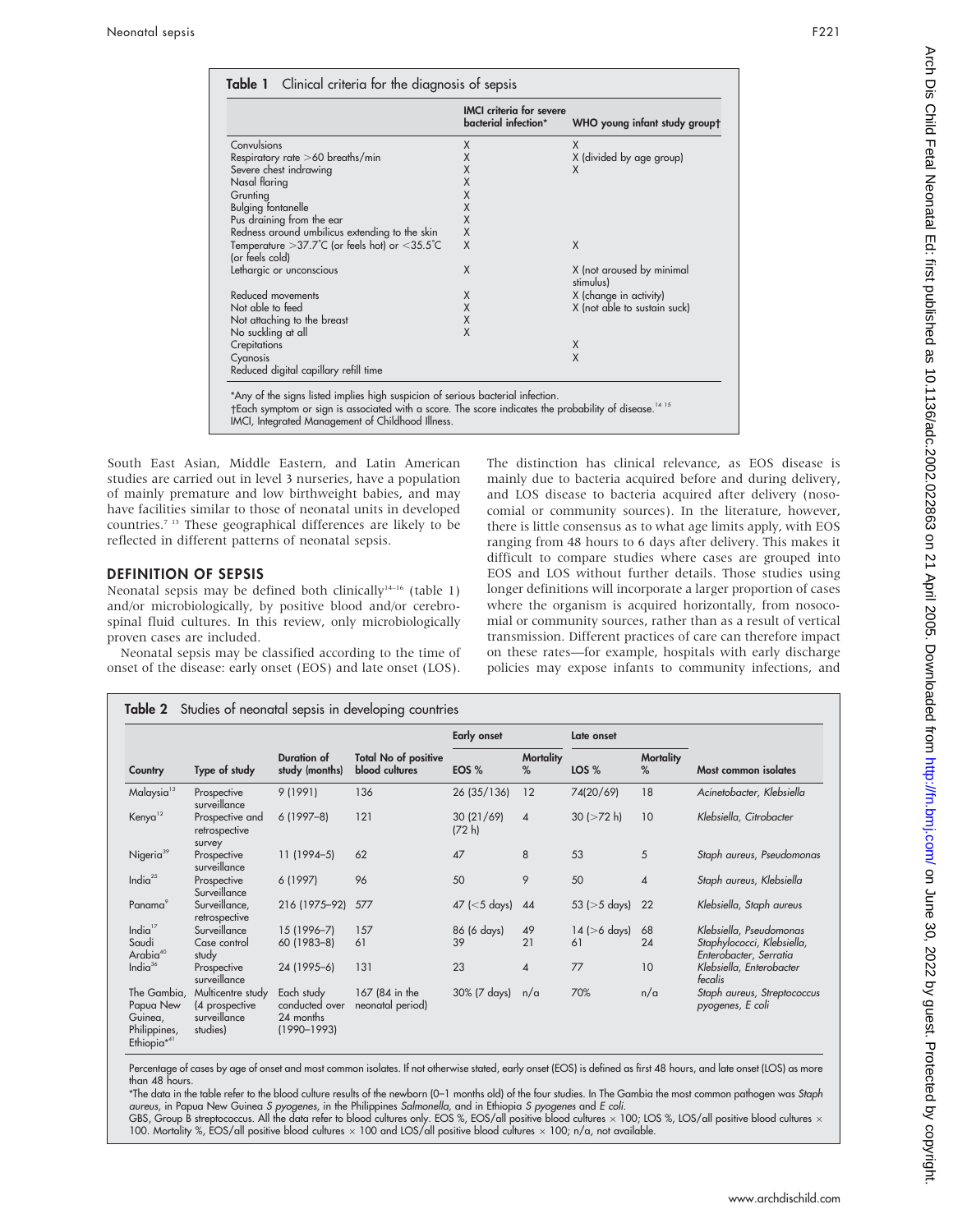those with late discharge policies to nosocomial infections. Studies based in hospitals with early discharge will probably report lower rates of late-early or LOS infection, especially if infants presenting from the community are not incorporated into analyses. A few papers distinguish between very early onset (within 24 hours), EOS (24 hours to six days), and LOS (more than six days) sepsis. $171$ 

# INCIDENCE OF NEONATAL SEPSIS

The reported incidence of neonatal sepsis varies from  $7.1^{13}$  to  $38^{17}$  per 1000 live births in Asia, from  $6.5^{19}$  to  $23^{15}$  per 1000 live births in Africa, and from  $3.5^{\circ}$  to  $8.9^{10}$  per 1000 live births in South America and the Caribbean. By comparison, rates reported in the United States and Australasia range from 1.5 to 3.5 per 1000 for EOS sepsis and up to 6 per 1000 live births for LOS sepsis, a total of  $6-9$  per 1000 for neonatal sepsis.<sup>21-24</sup>

# ORGANISMS CAUSING NEONATAL SEPSIS

The pathogens most often implicated in neonatal sepsis in developing countries differ from those seen in developed countries. Overall, Gram negative organisms are more common and are mainly represented by Klebsiella, Escherichia coli, Pseudomonas, and Salmonella.<sup>9 17 18 25 26</sup> Of the Gram positive organisms, Staphylococcus aureus,<sup>18 25</sup> <sup>27</sup> <sup>28</sup> coagulase negative staphylococci (CONS),<sup>29</sup> Streptococcus pneumoniae,<sup>30</sup> and Streptococcus pyogenes<sup>30 31</sup> are most commonly isolated.

Group B streptococcus (GBS) is generally rare<sup>8 26 32</sup> or not seen at all,<sup>33</sup> although maternal rectovaginal carriage rates of GBS may be similar to those recorded in developed countries.<sup>34</sup> In most of the African studies,<sup>27</sup> <sup>30</sup> the incidence is low, with the exception of South Africa.<sup>35</sup> In Asia<sup>6 7 32 33 36 37</sup> GBS is also reported to be extremely rare. In South America<sup>10</sup> GBS incidence is comparable to the West. It is not known whether these differences reflect true differences in pathogens across the world, reflecting an epidemiological transition in some countries, or whether it reflects an epidemiological bias linked to the fact that most EOS babies die at home before reaching the health facilities and they do not appear in the statistics.

Neonatal surveillance in developed countries generally identifies GBS and E coli as the dominant EOS pathogens and CONS the dominant LOS pathogen followed by GBS and Staph aureus. 21 22 24 38

In developed countries, EOS disease is often more severe and case fatality rate is higher than it is for LOS disease. As the latter is usually caused by CONS, the associated morbidity and mortality are low.<sup>38</sup> In developing countries, this may not be the case; in some series, LOS disease has a

| to the most commonly used antibiotics in developing<br>countries <sup>13</sup> 17 20 25 33 |              |                     |
|--------------------------------------------------------------------------------------------|--------------|---------------------|
|                                                                                            | Staph aureus | <b>Streptococci</b> |
| Penicillin                                                                                 | $63 - 93$    | $0 - 100$           |
| Cloxacillin                                                                                | $64 - 90$    |                     |
| Ampicillin                                                                                 | $40 - 98$    | $0 - 100$           |
| 3rd generation cephalosporin                                                               |              |                     |
| Cefotaxime                                                                                 | $50 - 67$    |                     |
| Ceftazidime                                                                                | $8 - 63$     |                     |
| Ceftriaxone                                                                                | $5 - 59$     |                     |
| Erythromycin                                                                               | 12 to $>90$  | $0 - 30$            |
| Gentamicin                                                                                 | $4 - 76$     |                     |
| Amikacin                                                                                   | $13 - 62$    |                     |
| Cotrimoxazole                                                                              | $30 - 83$    | $0 - 58$            |
| Ciprofloxacin                                                                              | $3 - 45$     |                     |
| Chloramphenicol                                                                            | $30 - 60$    | $0 - 33$            |
| Methicillin                                                                                | $64 - 85$    |                     |

higher case fatality rate, particularly when Gram negative bacteria are involved. Table 2 shows the proportion of EOS and LOS disease in developing countries and their case fatality rates in different studies. E coli, GBS, Enterobacter, Enterococcus, and Listeria are mostly associated with EOS disease. Klebsiella, Acinetobacter, and Staph aureus are associated with both. Pseudomonas spp, Salmonella, and Serratia are more often associated with LOS disease. CONS are found in both.

There appears to be a wide variety of bacteria causing EOS and LOS sepsis in developing countries. This variation may be true, but important confounders may include different definitions of EOS and LOS, different inclusion criteria for studies (including population sampled), inability to culture certain organisms, small numbers, and/or short periods of surveillance. The latter may be particularly important, as surveillance may be occurring during, or indeed may have been initiated because of, an outbreak of a specific pathogen and may not therefore be representative.

# ORGANISMS CAUSING NEONATAL MENINGITIS

Neonatal meningitis in developing countries is a serious problem, with a mortality of 33-48%.<sup>6</sup> The pathogens involved are similar to those associated with sepsis, mainly Gram negative organisms such as Klebsiella, E coli, Serratia marscesens, Pseudomonas, and Salmonella, and among the Gram positive organisms Staph aureus and CONS. A multicentre WHO study on serious infections in young infants involving four centres in the Gambia, Ethiopia, the Philippines, and Papua New Guinea found that the organisms causing meningitis in babies under 1 week were mainly Gram negative. In babies older than 1 week Streptococcus pneumoniae becomes very common, accounting for 50% of all bacterial meningitis occurring between 7 and 90 days of age, with a case fatality rate of 53%. Of the S pneumoniae, isolated serotype 2 was responsible for 26% of cases.<sup>41</sup> GBS, E coli, S pneumoniae, and Listeria account for nearly all cases of neonatal meningitis in developed countries.<sup>38</sup>

# ANTIBIOTIC RESISTANCE

Antibiotic resistance is now a global problem. Reports of multiresistant bacteria causing neonatal sepsis in developing countries are increasing, particularly in intensive care (see tables 3 and 4).<sup>6 17 25 39 42</sup> Klebsiella and Enterobacter species are often reported in this context.18 At major risk are unwell or premature babies, those needing additional support such as ventilation, intravenous fluids, or blood products, and those babies who stay in hospital for more than 48 hours.<sup>43</sup> Spread of resistant organisms in hospitals is a recognised problem, although babies admitted from the community may also carry resistant pathogens.<sup>44</sup> The wide availability of over the counter antibiotics and the inappropriate use of broad spectrum antibiotics in the community may explain this. More studies are needed to compare patterns of resistance in babies born in and out of hospital.<sup>45</sup>

It is difficult to compare antibiotic resistance between countries because the epidemiology of neonatal sepsis is extremely variable. Few studies compare antibiotic susceptibility over time in the same unit, but where data are available they show increasing resistance to commonly used antibiotics.28 The antibiotic combination prescribed in most units is a penicillin (benzylpenicillin, ampicillin, or cloxacillin) together with an aminoglycoside, most commonly gentamicin. Most Gram negative bacteria are now resistant to ampicillin and cloxacillin, and many are becoming resistant to gentamicin (table 4). In some units, antibiotic policies have changed to include a third generation cephalosporin.<sup>6 13</sup> However, reduced susceptibility to third generation cephalosporins<sup>12</sup> and even to quinolones is emerging.<sup>42</sup> In some countries, Staph aureus is the most common cause of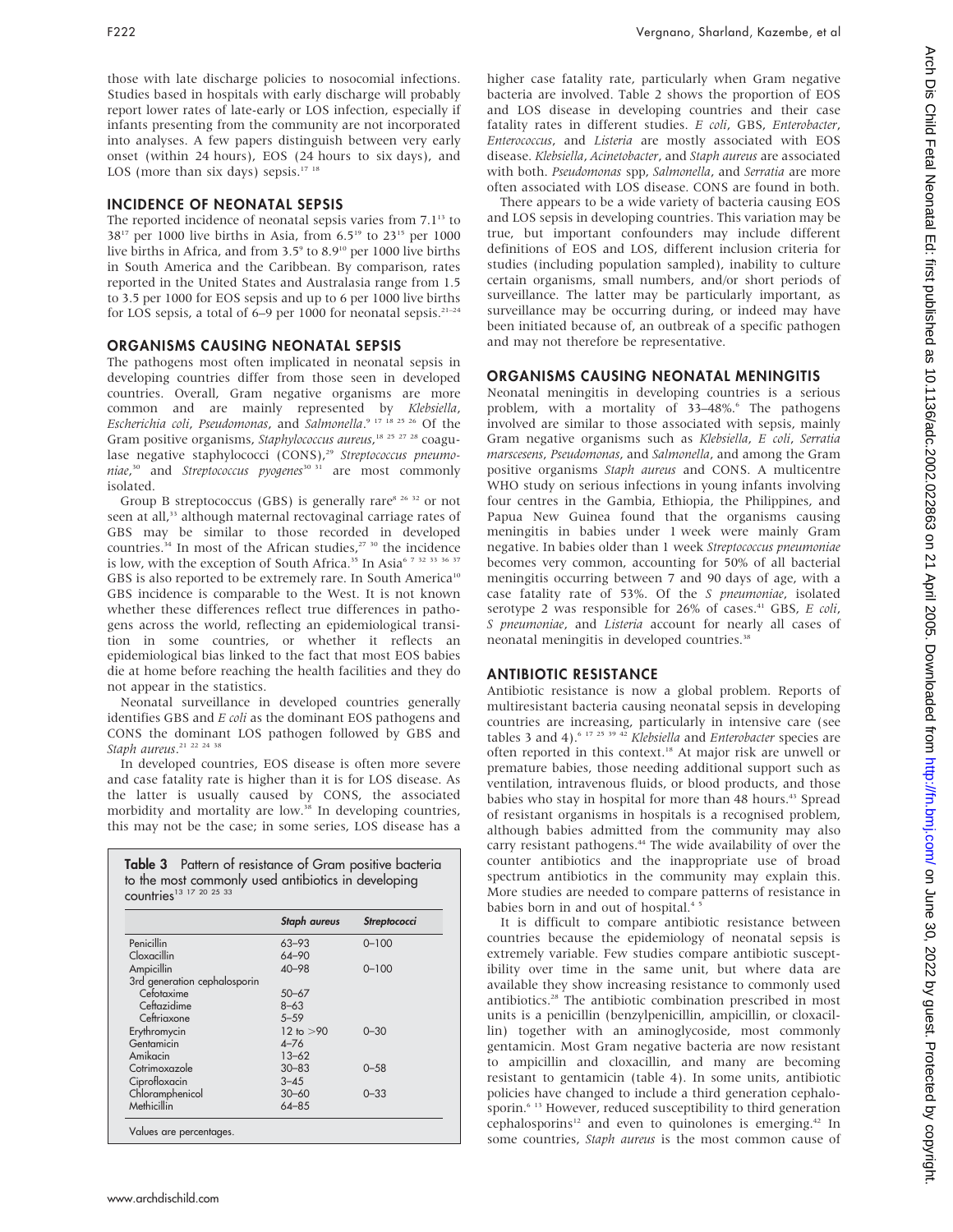| Arch Dis Child Fetal Neonatal Ed: first published as 10.1136/adc.2002.022863 on 21 April 2005. Downloaded fr. |
|---------------------------------------------------------------------------------------------------------------|
|                                                                                                               |
|                                                                                                               |
|                                                                                                               |
|                                                                                                               |
|                                                                                                               |
|                                                                                                               |
|                                                                                                               |
|                                                                                                               |
|                                                                                                               |
|                                                                                                               |
|                                                                                                               |
|                                                                                                               |
|                                                                                                               |
|                                                                                                               |
|                                                                                                               |
|                                                                                                               |
|                                                                                                               |
|                                                                                                               |
|                                                                                                               |
|                                                                                                               |
|                                                                                                               |
|                                                                                                               |
|                                                                                                               |
|                                                                                                               |
| on lone 30, 2022 by grected by copyright:                                                                     |

| <b>Table 4</b> Pattern of resistance of Gram negative bacteria to the most commonly used<br>antibiotics in developing countries <sup>13</sup> 17 20 25 33 |                |                 |               |             |            |  |  |
|-----------------------------------------------------------------------------------------------------------------------------------------------------------|----------------|-----------------|---------------|-------------|------------|--|--|
|                                                                                                                                                           | Klebsiella spp | Pseudomonas spp | Acinetobacter | Citrobacter | E coli     |  |  |
| Penicillin                                                                                                                                                |                |                 |               | 100         | 100        |  |  |
| Ampicillin                                                                                                                                                | $65 - 100$     | $75 - 100$      | $88 - 100$    | 100         | $69 - 100$ |  |  |
| 3rd generation cephalosporin                                                                                                                              |                |                 |               |             |            |  |  |
| Cefotaxime                                                                                                                                                | $0 - 86$       | $10 - 100$      | $4 - 84$      | $\Omega$    | $0 - 75$   |  |  |
| Ceftazidime                                                                                                                                               | $66 - 95$      | $56 - 90$       |               |             | $0 - 67$   |  |  |
| Ceftriaxone                                                                                                                                               | $6 - 96$       | $12 - 100$      |               | $\Omega$    | $0 - 56$   |  |  |
| Erythromycin                                                                                                                                              | 87             | 100             |               | 100         |            |  |  |
| Gentamicin                                                                                                                                                | $16 - 85$      | $0 - 79$        | $3 - 73$      | $0 - 40$    | $30 - 93$  |  |  |
| Amikacin                                                                                                                                                  | $0 - 74$       | $23 - 100$      | $14 - 79$     | $\Omega$    | $0 - 67$   |  |  |
| Cotrimoxazole                                                                                                                                             | $22 - 97$      | $33 - 67$       | $30 - 65$     | 17          | $12 - 62$  |  |  |
| Ciprofloxacin                                                                                                                                             | $0 - 36$       | $0 - 49$        | $0 - 7$       | 5           | $15 - 56$  |  |  |
| Chloramphenicol                                                                                                                                           | $49 - 100$     | $40 - 93$       | $87 - 96$     | 50          | $23 - 100$ |  |  |

Imipenem 0–6 0–48 0

neonatal sepsis, and methicillin resistant strains (methicillin resistant Staph aureus (MRSA)) are widespread (see table 3). Vancomycin is often not affordable.<sup>25</sup> The experience in the western world suggests that this may change in the future.

Values are percentages.

#### MANAGEMENT

Newborn infants are especially vulnerable to nosocomial infections because of their intrinsic susceptibility to infection as well as the invasive procedures to which they are subjected. This is particularly so for those born prematurely or of low birth weight. To plan effective strategies to reduce the burden of neonatal sepsis, it is essential to define the sources of infection. Therefore continuous surveillance is essential.45

Preventive measures need to be implemented. Hand washing has been shown to be effective ever since the 19th century, and several guidelines are available.<sup>46</sup> Unfortunately, across the world, implementation of correct hand washing protocols has been difficult, even in optimal conditions. Health personnel require education, continuous reminding, and feedback if compliance is to be maintained.<sup>47</sup> In developing countries, further obstacles to the implementation of hand washing include the lack of water, soap, and sinks in the nurseries, low level of staffing and consequently low morale and overcrowding. Bedside dust is ubiquitous and difficult to deal with. Studies looking at early discharge policies for the low risk newborns as a means of reducing staff workload and exposure to nosocomial infection need to be undertaken.

Minimising invasive procedures has also shown an impact in reducing nosocomial infections. Fewer venepunctures and intravenous catheters minimise the risk of infection. As gentamicin is part of the first line antibiotics in most neonatal units across the world, a number of studies have emphasised that it can be safely and effectively administered once a day to newborns.48 This results in fewer procedures to the newborn and reduces the workload of nursing staff.

Skin preparation before procedures has been shown to be effective, but studies are needed on the exact procedures and antiseptic to be used. The importance of appropriate sterilisation procedures for the equipment used in neonatal units also needs to be emphasised.<sup>45</sup>

The impact of using antiseptic solution to disinfect the birth canal<sup>49</sup> on the incidence of neonatal sepsis needs to be further explored.

Possible advantages deriving from changes in neonatal unit practice such as implementation of strict antibiotic policy and restriction of admissions to neonatal units also need to be investigated.

#### CONCLUSIONS AND FURTHER RESEARCH

This review highlights several important features of neonatal sepsis in the developing world. In general, it is more common than in developed countries, the pathogen distribution is different with a predominance of Gram negative bacteria and Staph aureus, and the mortality is higher. In keeping with developed countries, resistance to commonly used antibiotics is an increasing problem. In resource poor countries, however, the availability of alternative antibiotics is limited.

There are a number of important gaps in our knowledge, and there is an urgent need for studies looking at simple and sustainable interventions to reduce the burden of neonatal infection. Longitudinal surveillance to describe the varied pathogens causing neonatal sepsis as well as their changing antibiotic susceptibility profile is important. Without such a platform, the introduction of new methods of prevention is difficult. Possible strategies to be considered might include intrapartum antibiotic prophylaxis, the use of antiseptic solution to disinfect the birth canal, and implementation of simple infection control methods of proven efficacy such as hand washing and barrier nursing, promotion of clean deliveries, exclusive breast feeding, restriction of antibiotic use, and rationalisation of admissions to and discharges from neonatal units.

Studies on the impact of HIV infection on the incidence of neonatal sepsis, the pathogens involved, and their resistance patterns are needed to inform the decision on the best management for infants born to HIV positive mothers.

Neonatal infections currently cause about 1 600 000 deaths per year in developing countries. The introduction of effective interventions therefore has great potential to decrease neonatal mortality.

#### Authors' affiliations .....................

S Vergnano, International Perinatal Care Unit, Centre for International Child Health, Institute of Child Health, University College London, London WC1N 1EH, UK

M Sharland, P T Heath, Consultant Paediatric Infectious Diseases, St George's Hospital Medical School, London SW17 0RE, UK

P Kazembe, C Mwansambo, Paediatric Department, Kamuzu Central Hospital, Lilongwe, Malawi

Competing interests: none declared

#### REFERENCES

- 1 WHO. Perinatal mortality. Report No.: WHO/FRH/MSM/967. Geneva: WHO, 1996.
- 2 Stoll BJ. The global impact of neonatal infection. Clin Perinatol 1997;24:1-21.
- 3 Bang AJ, Bang RA, Baitule B, et al. Burden of morbidities and unmet need for healthcare in rural India neonates: a prospective observational study in<br>Gadchiroli, India. *Indian Pediatr* 2001;**38**:952–65.